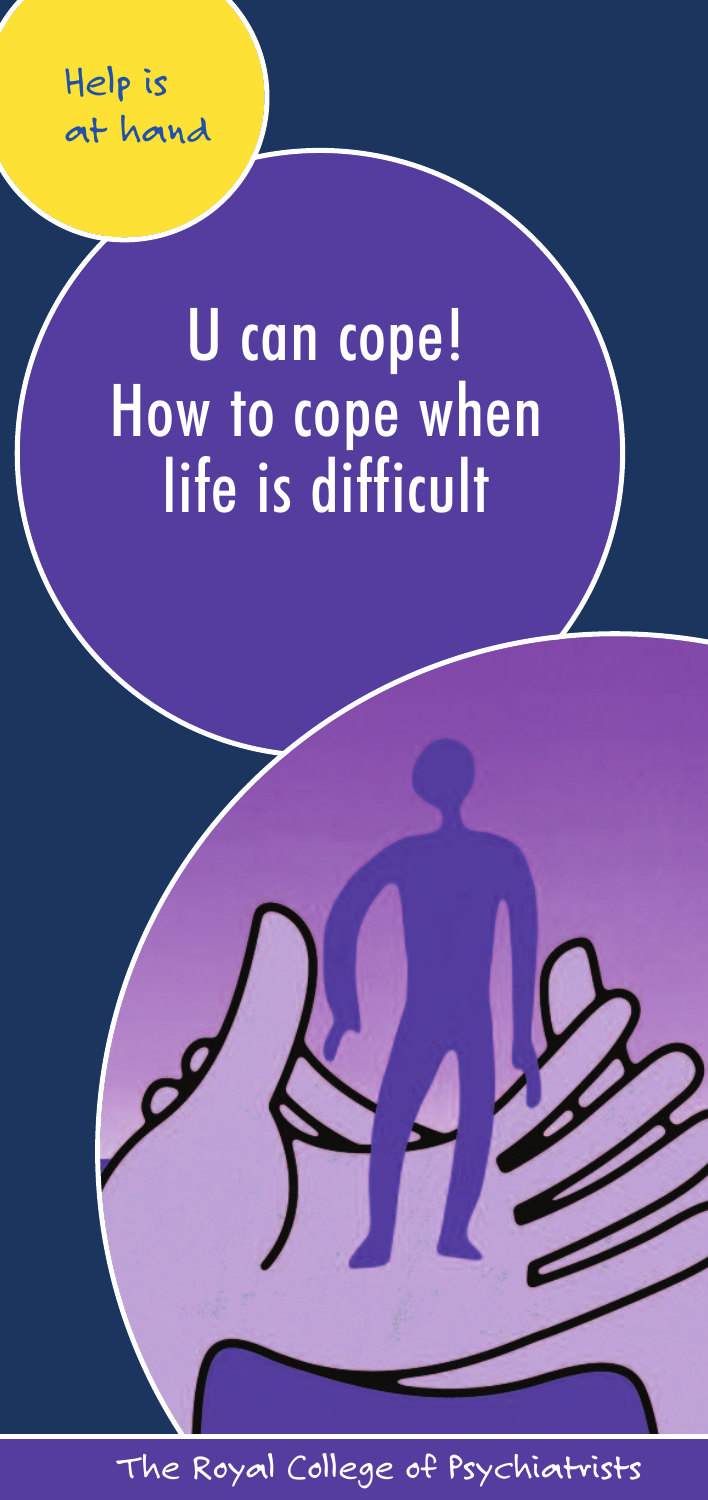# **What do we mean by coping?**

When life is difficult, it's important to be able to cope without feeling emotionally overwhelmed. Another word for this is 'resilience'. In other words, resilience is the ability to cope with upsetting or difficult life events and...

Be the best we can be

- deal affectively with difficulties
- become stronger and feel OK
- bounce back
- learn from mistakes and bad experiences and then be able to leave them behind.

We can improve our ability to cope. This leaflet will give you some ideas about how to do this.

# **Some things around us that can help our ability to cope and be resilient are**

- thinking and learning about who we are
- having caring relationships with people
- knowing what to expect from others, and ourselves
- joining in with the people we live with, our friends and family, in school, college or work and in our local community
- knowing that people 'believe' in us.

Not all of us have everything in the list above, but we can still do things for ourselves to help our situation. It might be difficult to see how you could change some of these things for the better, but you can.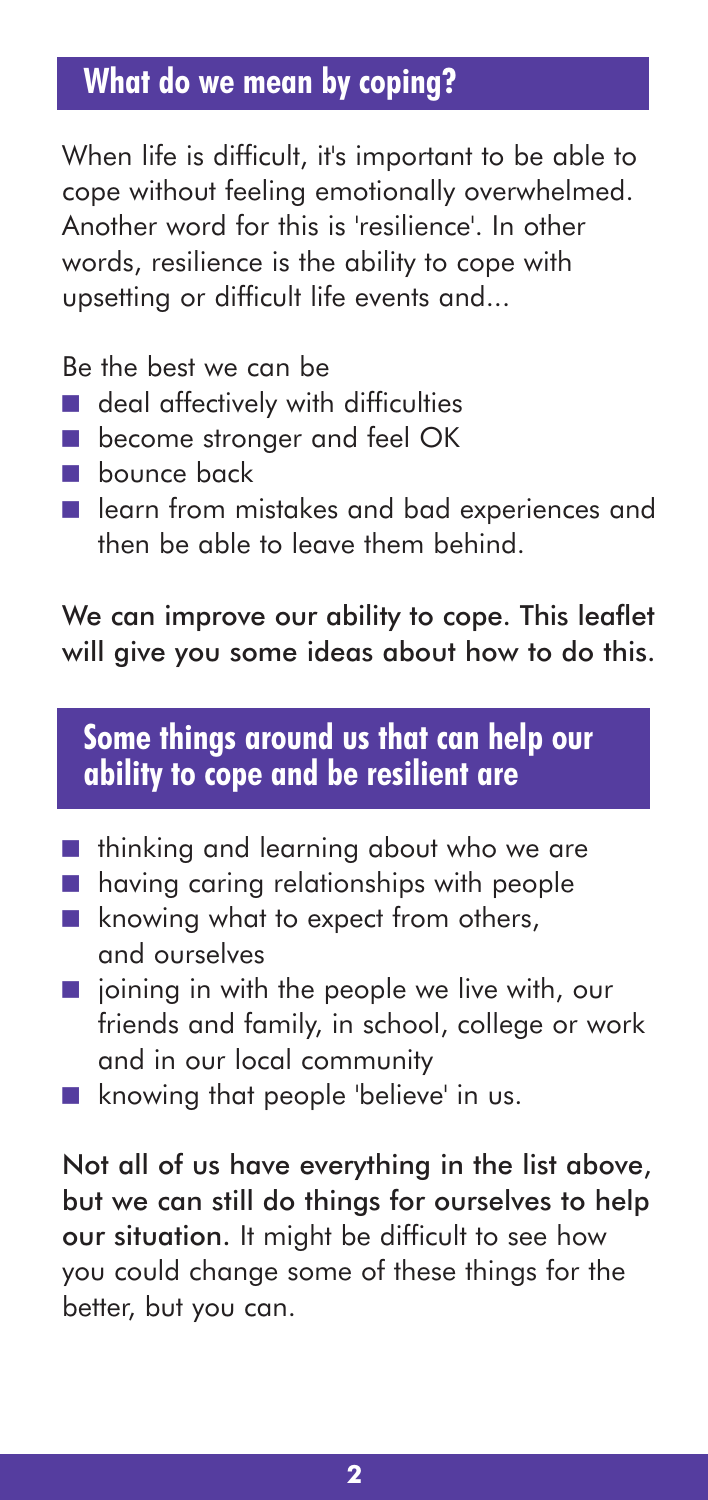We can learn to understand and work through feelings of anger, sadness or rejection and get beyond them.

- Learning who we are and what we want from life.
- Learning what we need knowing how to speak to others politely while still getting our message across, and knowing that what we do can make a difference.
- Be interested in yourself! your feelings count, they are important and valuable, so pay attention to them!
- Learning what we want to do the belief and understanding that our life has meaning and we can make a difference to other people and other things.
- $\blacksquare$  Developing a purpose in life having specific plans or dreams for ourselves.
- Trying to find ways to think positively so we can:
	- Feel good about our future which is more likely to help positive things happen.

It might be difficult to see how you could change some of these things for the better, but there are some tips in this leaflet for that. There are also things you can do within yourself...

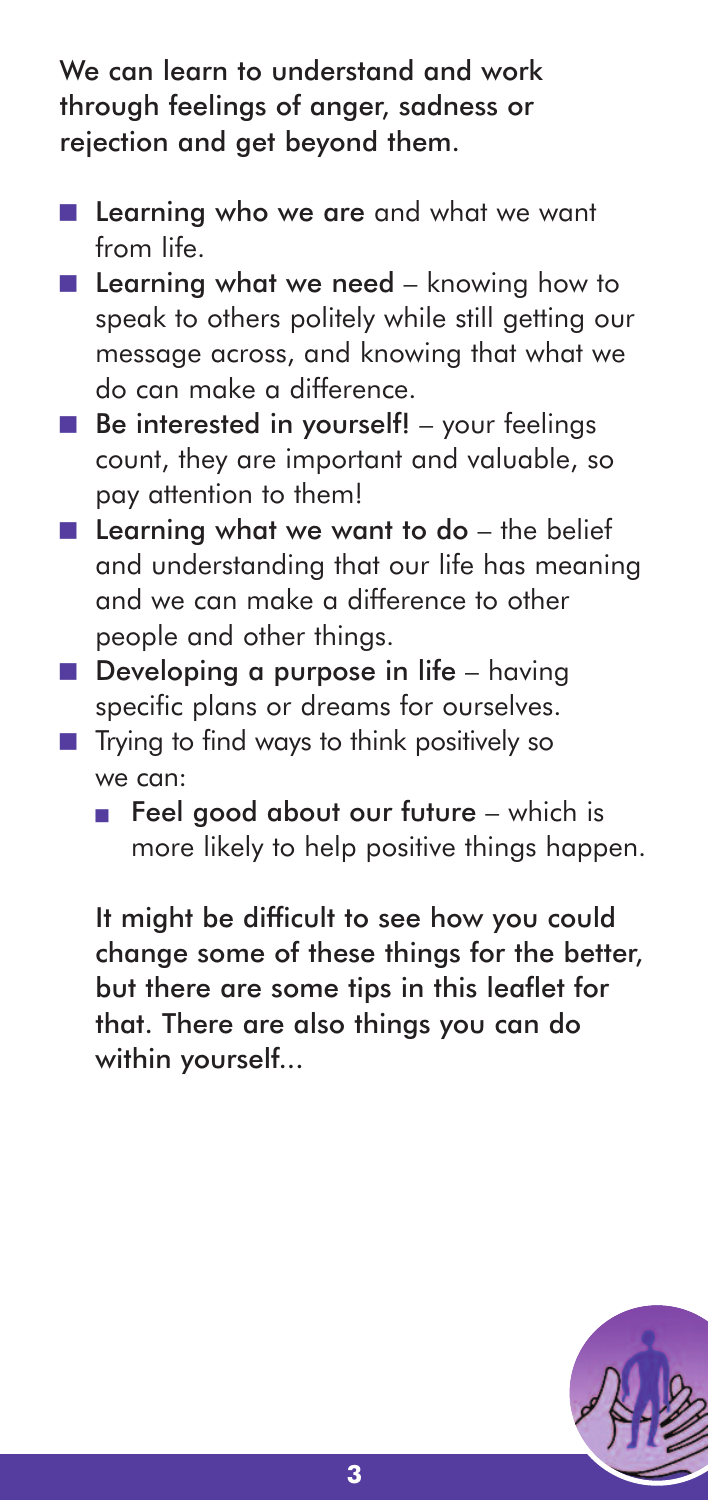These are some of the things about you that you could work on to develop your resilience and become good at coping with difficulties. These include practical things such as:

- make time to enjoy life and have fun!
- meet up with friends
- join a youth club or activity group
- have a hobby
- take part in a family activity you enjoy
- take part in sports or go for a walk with friends
- listen to music that makes you feel happy, play an instrument, 'air drums', sing
- watch TV, use a computer or play on a 'gadget' for a short time
- phone or text a friend
- read a magazine or book, or write something yourself
- look after a pet, walk a friend's dog
- be kind to yourself... find new ways to relax and have fun
- be kind to someone, help someone, just because you can...!! Nothing feels quite as good as knowing we have a purpose in life!

# **Look after yourself – act early**

Get help if you feel that you are getting more worried. Try doing something you enjoy to help see you through. Write a 'worry list' of what's bothering you – break it down into small and manageable parts and tackle each one at a time.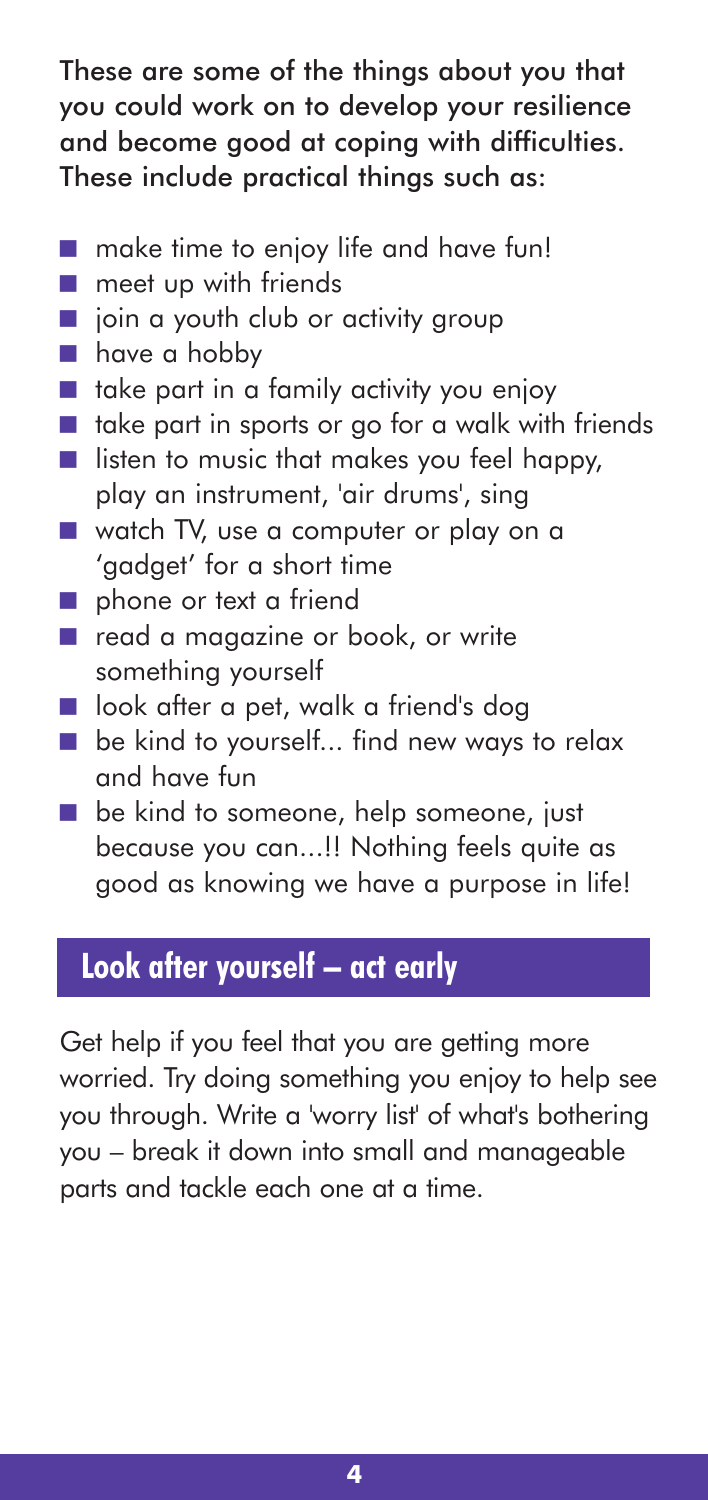If you are worried or sad, it may feel like a lonely time, but there are people who want to help you, even if just by listening.

# **Why not think about this BEFORE you have a problem?**

- Keep a reminder of the people and things you love on your mobile or in your pocket, wallet or purse to remind you if you ever need cheering up.
- Make a list of people you trust who would want to listen and help you. Can you share your feelings with your Mum and Dad or your carer? Think about family, other trusted adults and friends you can talk to.
- Make a plan about who you can tell, if needed. Remember, we all need to talk about things sometimes. If we know who we can talk to before we need them, it makes it so much easier.
- Keep this leaflet in a safe place. You never know, you may be on someone else's list and this could help them to build their resilience.

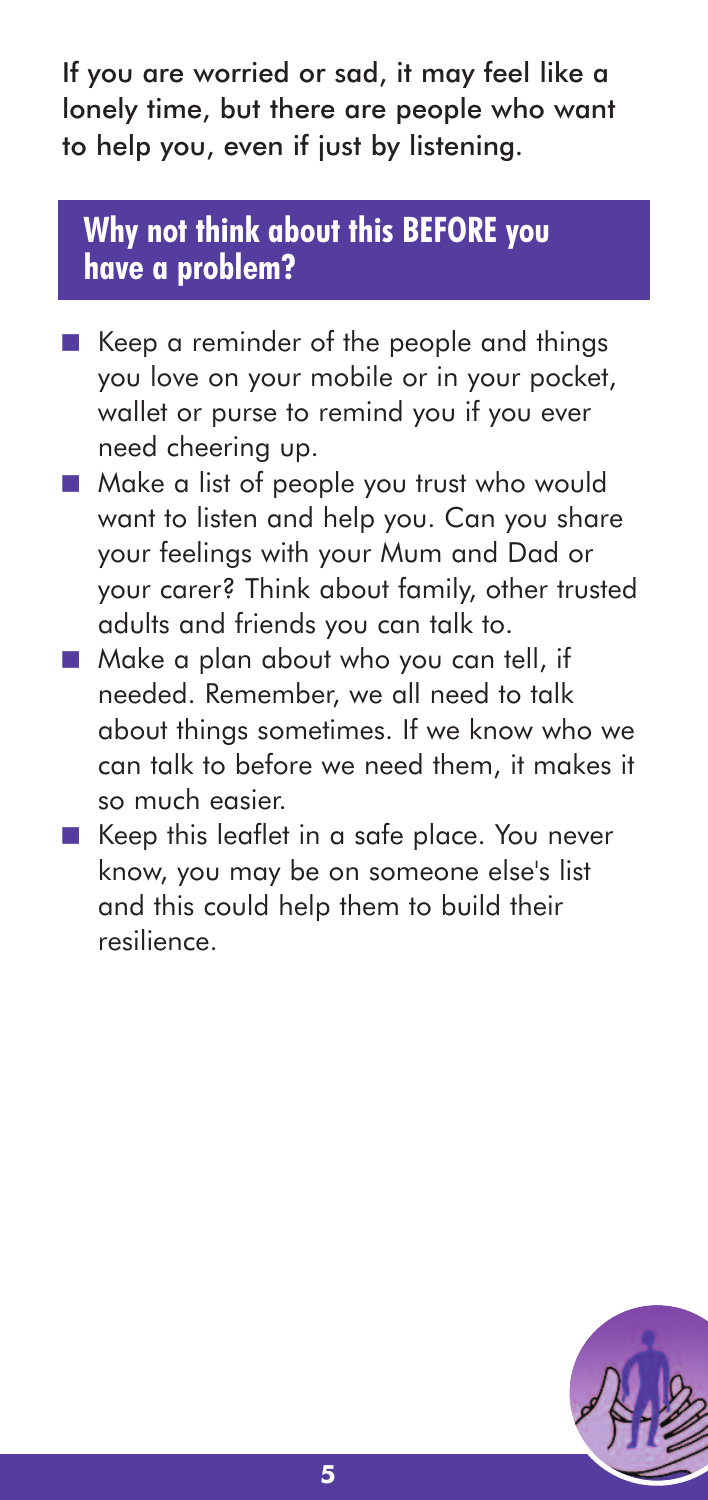# **MY PERSONAL PLAN**

| 1.               |  |
|------------------|--|
| 2.               |  |
| 3.               |  |
| $\overline{4}$ . |  |
| 5.               |  |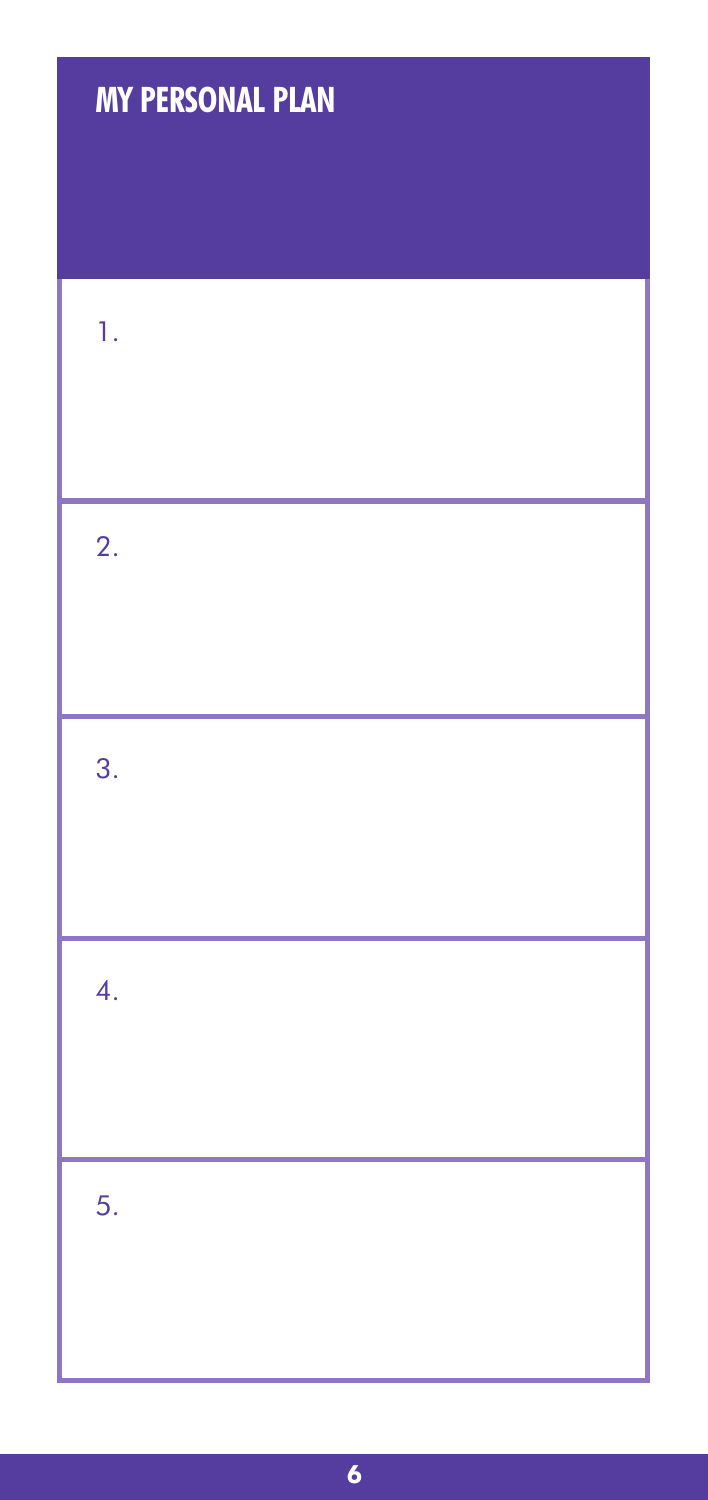# **Helpful suggestions to think about**

- Thousands of people are overwhelmed every day but find ways to get through these intense feelings – like them, you can get through it.
- You just have to cope with one day at a time.
- Your distress can be a sign that you need to change something in your life.
- Keep this leaflet in a safe place. You never know when you, or someone you care about, might need it.

#### **Support organisations for people who are distressed, are experiencing suicidal thoughts or who self-harm and their families**

Anything you tell them will be completely confidential. The volunteers are ordinary people who won't judge you. Some of the most popular organisations are listed below. You may contact as many or as few as you like – it's up to you and it's OK to contact more than one.



#### PAPYRUS HOPELineUK:

Tel: 0800 068 41 41 (Mon to Fri 10am – 5pm and 7pm – 10pnm & Weekends 2pm – 5pm). www.papyrus-uk.org

PAPYRUS aims to prevent young people taking their own lives. A professionally staffed helpline provides support, practical advice and information both to young people

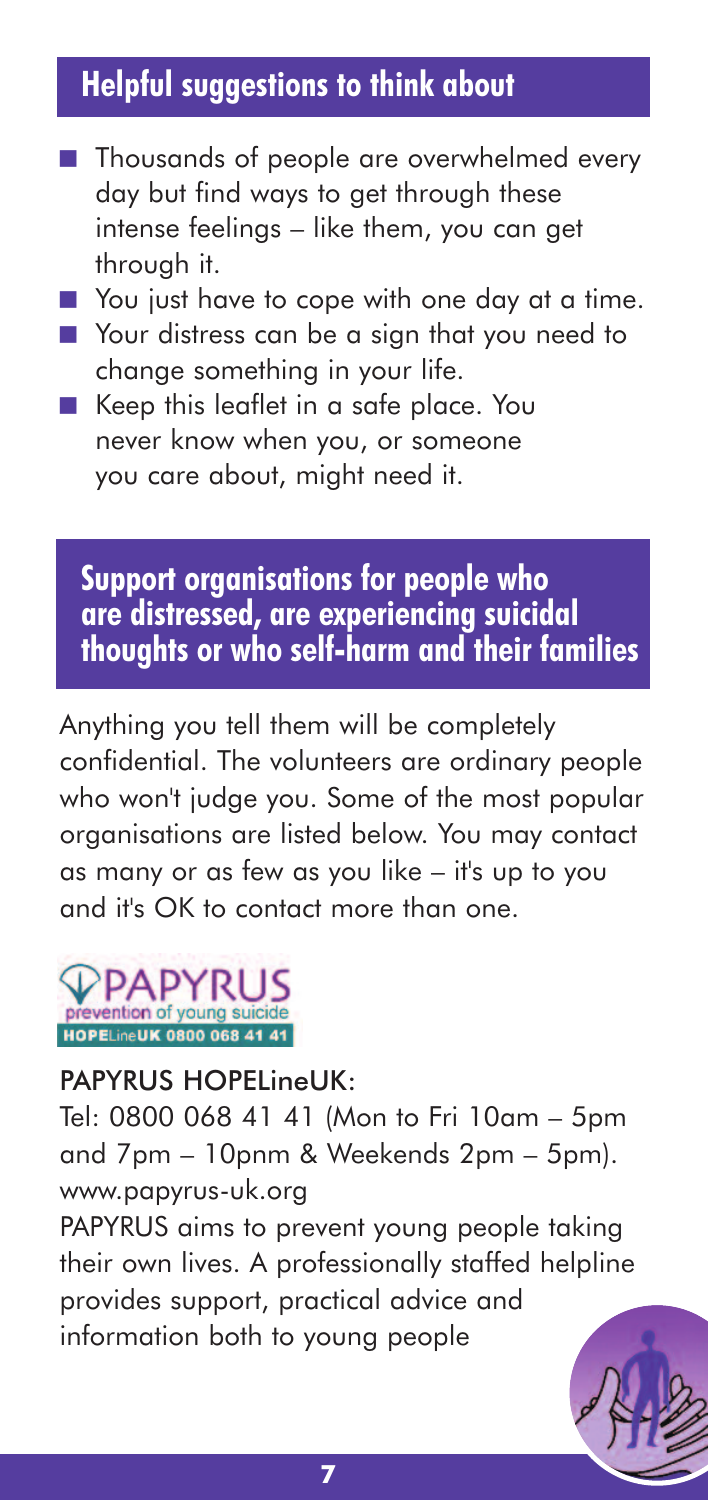worried about themselves, and to anyone concerned that a young person may harm themselves. PAPYRUS has a range of helpful resources including HOPELineUK contact cards or call 01925 572444 or Fax 01925 240502 for a sample pack.

# **SAMARITANS**

#### Samaritans:

Tel: 08457 90 90 90 (24/7); email: jo@samaritans.org. www.samaritans.org A 24/7 helpline service which gives you a safe space where you can talk about what is happening, how you are feeling, and how to find your own way forward. Samaritans volunteers are ordinary people from all walks of life who understand that there are sometimes things that you just cannot talk about to the people around you. They know that very often, with some time and space, people are able to find their own solution within themselves

# **Specialist help for people who self-harm**

#### Get Connected:

Tel: 080 8808 4994 (1pm to 11pm). www.getconnected.org.uk Offers help by telephone and email for young people (under 25) who self-harm.

#### TheSite.org: www.thesite.org

TheSite.org offers information and support to all the UK's 16-25 year-olds. It includes specific support and advice about self-harm.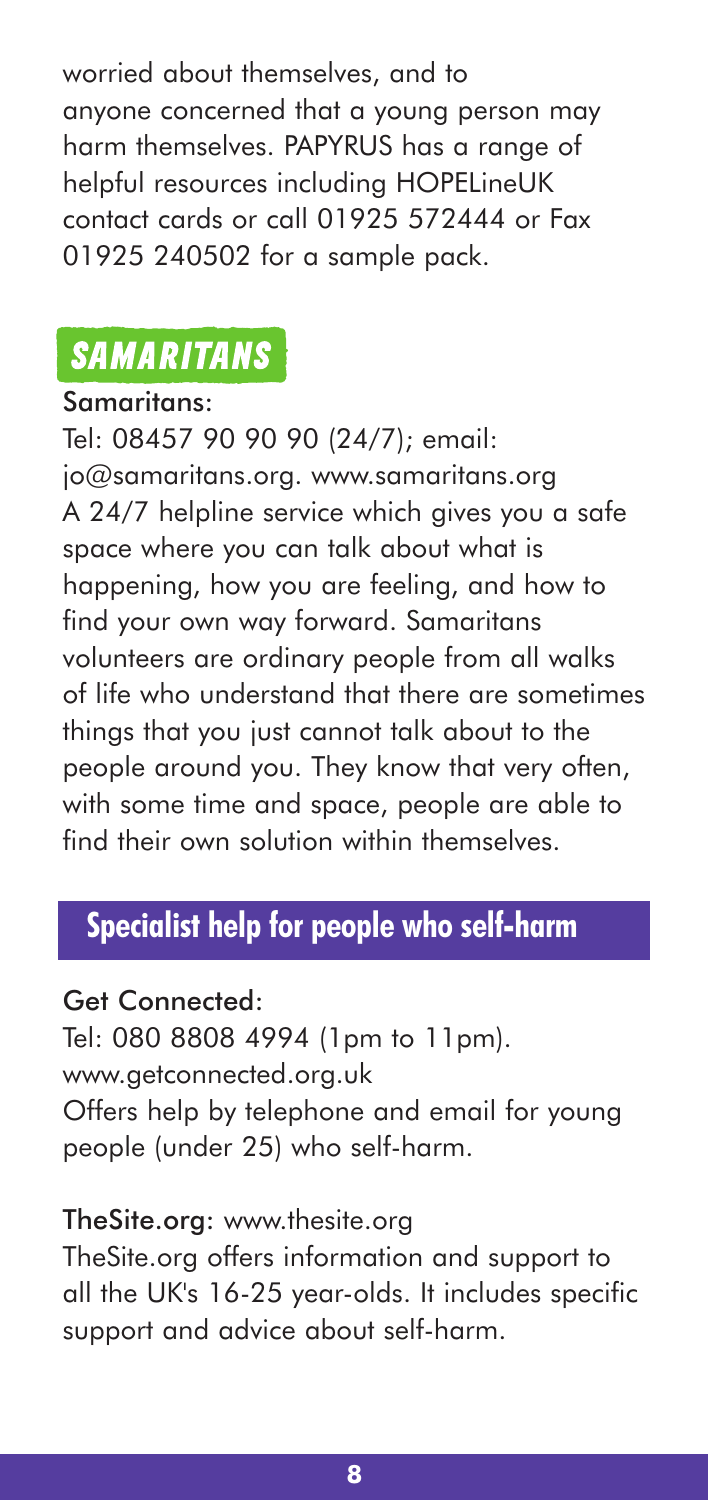RecoverYourLife: www.recoveryourlife.com Internet Self-Harm Support Community. It also provides support for any emotional problems, in addition to self-harm.

# **Support specifically designed for children and young people**

Beatbullying: www.beatbullying.org Works with children and young people across the UK to stop bullying. We help young people to support each other.



ChildLine: www.childline.org.uk Tel: 08000 111

If you are worried about anything, it could be something big or something small, don't bottle it up. It can really help to talk to someone. If there is something on your mind, Childline is here for you.

Selfharm.co.uk: www.selfharm.co.uk Email: info@selfharm.co.uk. Website for young people aged 11 to 19 affected by self-harm.

YoungMinds: www.youngminds.org.uk YoungMinds is committed to improving the emotional wellbeing and mental health of children and young people. They have lots of information.

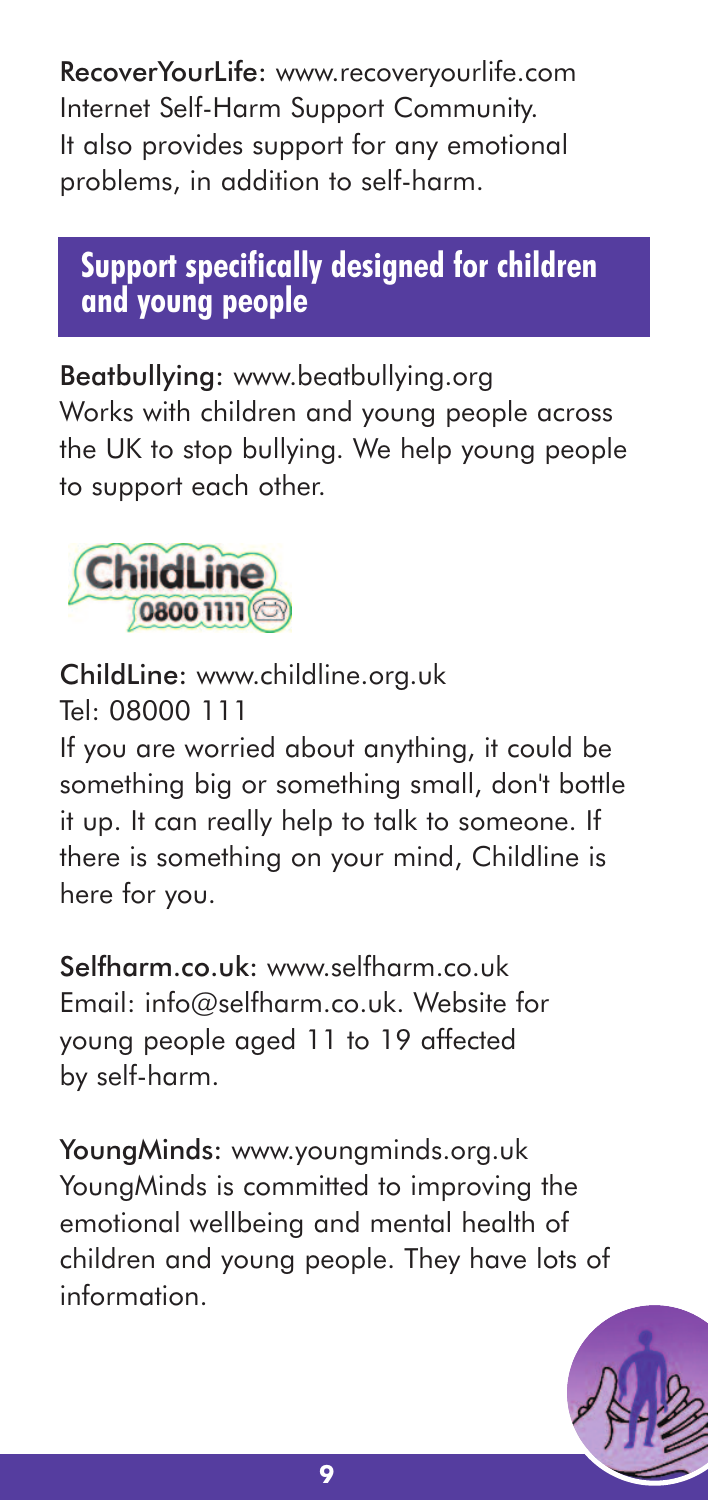# **Other sources of support for young people**



Big White Wall: www.bigwhitewall.com A safe, online, anonymous service for people over the age of 16. Get the support of others who feel like you, 24/7, and learn ways to feel better and how to get on top of your own troubles.



#### Call Helpline (Wales):

Tel: 0800 132 737. http://callhelpline.org.uk A 24/7 service offering free emotional support and information/literature on mental health and related matters to people in Wales. Text 'help' to 81066.



CALM: Campaign Against Living Miserably: Tel: 0800 585858. www.thecalmzone.net Offers help via the website and a helpline for men aged 15-35 who are feeling depressed or down. Callers are offered support and information. Calls are free, confidential and anonymous. The helpline is open from 5pm –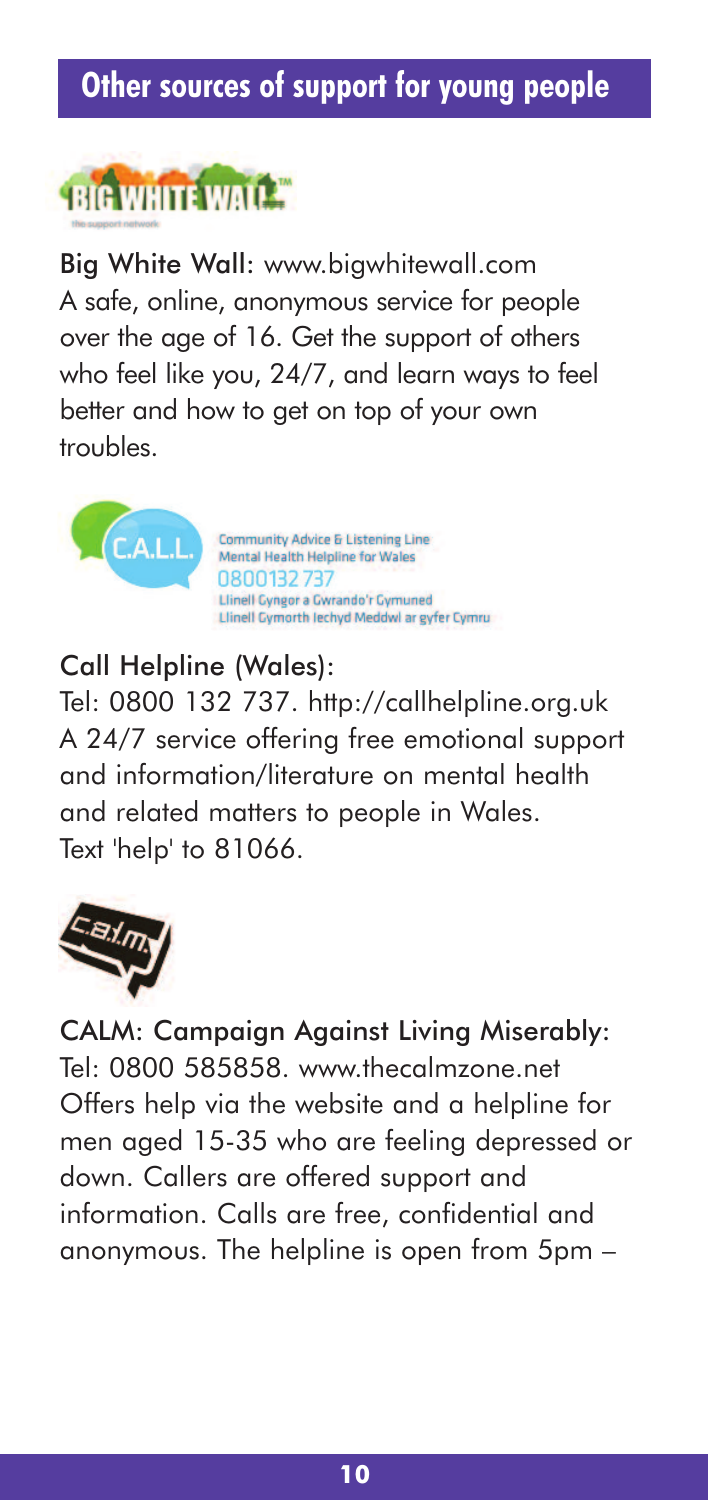midnight, Sat, Sun, Mon and Tues, every week of the year. London callers may also call 0800 585858 or text 07537 404717, begin the first text CALM1.

#### Consumer Counselling Credit Services:

www.stepchange.org Free online support service providing anonymous and practical advice about money matters and debt.

#### CRUSE Bereavement Care:

Helpline: 0844 477 9400; email: helpline@cruse.org.uk. www.crusebereavementcare.org.uk



#### Depression Alliance: Tel: 0845 123 23 20 www.depressionalliance.org.uk Information, support and understanding for people who suffer with depression, and for relatives who want to help. Self-help groups, information, and raising awareness for depression. Email: information@depressionalliance.org

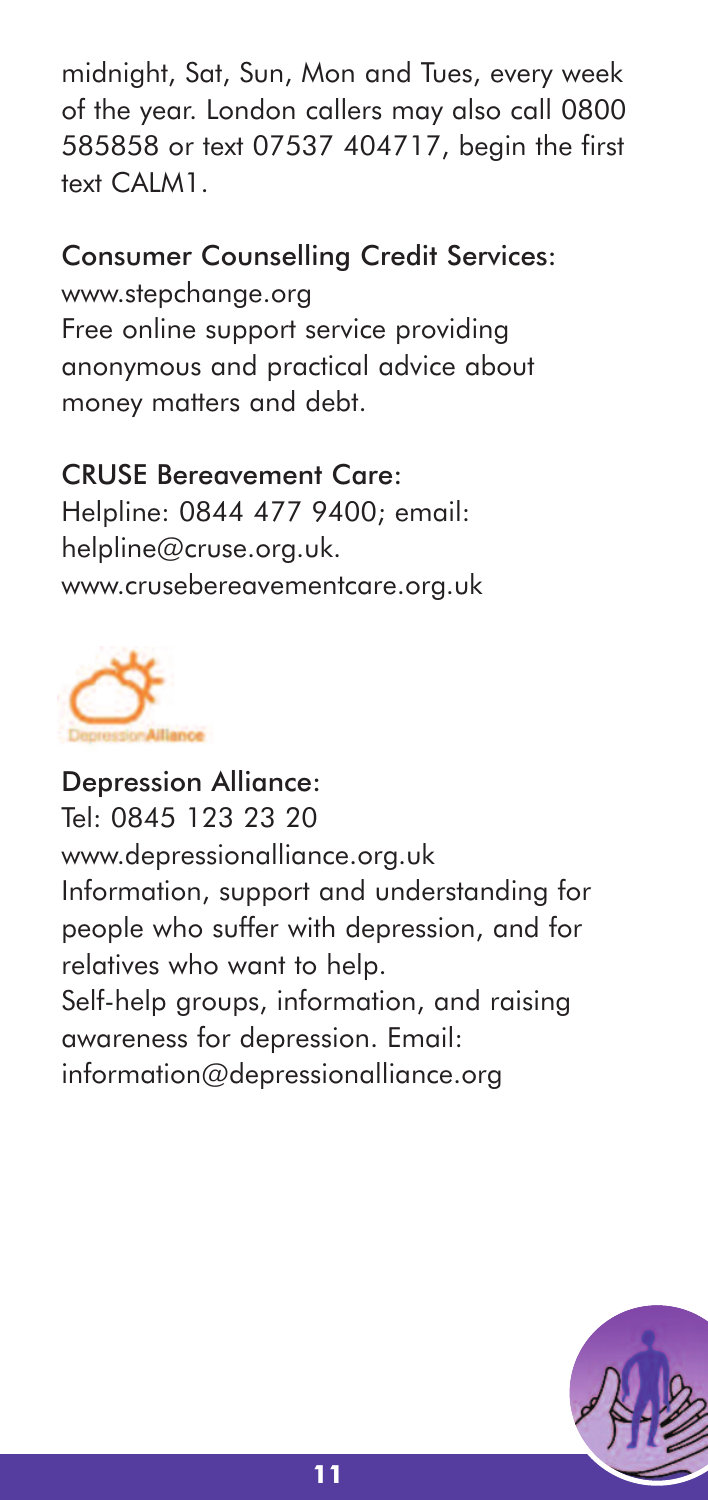Depression UK: www.depressionuk.org A national mutual support group for people suffering from depression. Email: info@depressionuk.org

Drinksmarter: Helpline: 0800 7 314 314. www.drinksmarter.org Call free and at anytime to talk to someone in confidence.

Mind: Infoline: 0300 123 3393 (Mon-Fri 9am – 6pm). www.mind.org.uk Provides information in a range of topics including types of mental distress, where to get help and advocacy. They are able to provide details of help and support for people in their own area. Email: info@mind.org.uk

#### National Debtline:

Tel: 0808 808 4000 www.nationaldebtline.co.uk Free confidential and independent advice on how to deal with debt problems.

#### NHS Direct:

Tel: 0845 46 47. www.nhsdirect.nhs.uk For health advice and reassurance, 24 hours a day, 365 days a year.

# SANE: SANEline: 0845 767 8000

(6pm – 11pm). www.sane.org.uk Emotional support and specialist information to anyone affected by mental illness, including families, friends and carers. SANE offers 1:1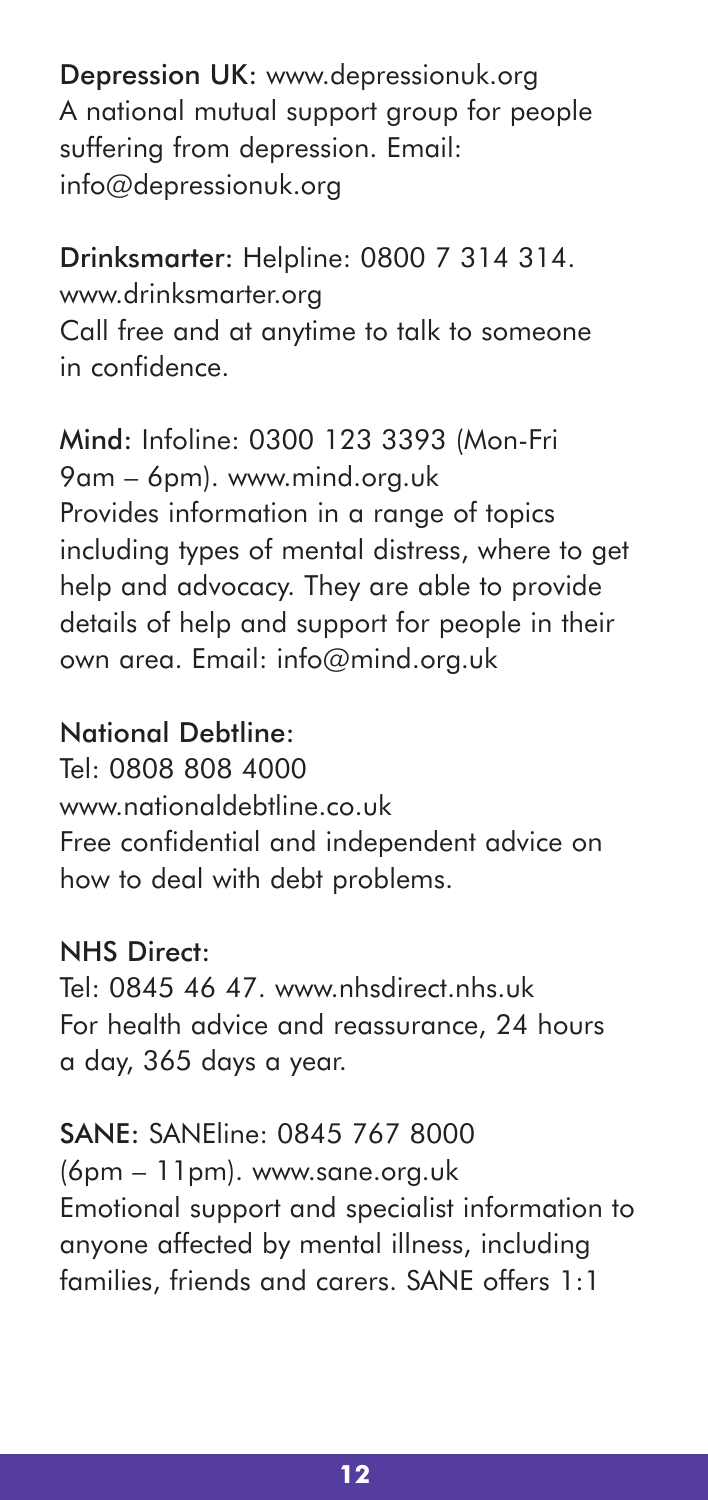support via helpline and email services and peer support via an online Support Forum where people share their feelings and experiences of mental illness, as well as exchanging information about treatment and support options.

Survivors of Bereavement by Suicide (SOBS): Helpline: 0844 561 6855 (9am – 9pm daily). www.uk-sobs.org.uk

#### UK National Drugs helpline:

Tel: 0800 77 66 00 A 24/7 service offering free and confidential telephone advice and information for anyone who is concerned, or has questions, about drugs.

#### Support Groups:

www.patient.co.uk Details of UK patient support organisations, self-help groups, health and disease information providers, etc... Each entry is cross-referenced and details are checked annually.

# **Specific support for people living in Scotland**

Action on Depression Tel: 0808 802 2020 (Wed 2-4pm) E: info@actiondepression.org The national Scottish organisation working with and for people affected by depression.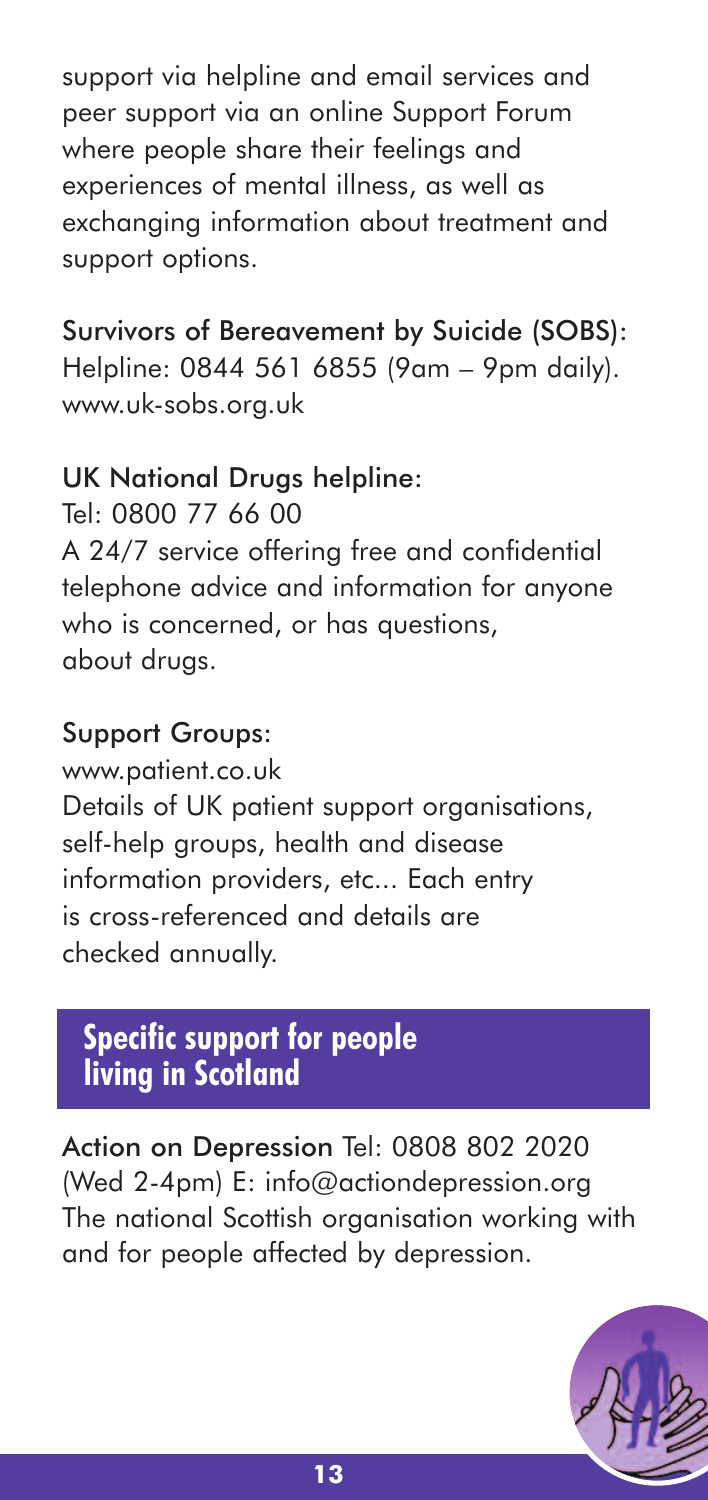Breathing Space Tel: 0800 83 85 87 open 24/7 at weekends (6pm Fri - 6am Mon) 6pm to 2am on Mon – Thurs – phone & web based service for people in Scotland experiencing low mood, depression or anxiety.

CRUSE Bereavement Care Scotland Tel: 0845 600 2227 W: www.crusescotland.org.uk

 $NHS24 -$ www.nhs24.com and 08454 24 24 24 Open 24/7 356 days a year.

SAMH – Scottish Association for Mental Health Tel: 0800 917 3466 E: info@samh.org.uk; www.samh.org.uk/home.aspx Info on how and where to find support, including help in your own area.

Online version of this leaflet providing support for people in distress and those trying to help them www.connectingwithpeople.org/ucancope



Endorsed by The Royal College of General Practitioners